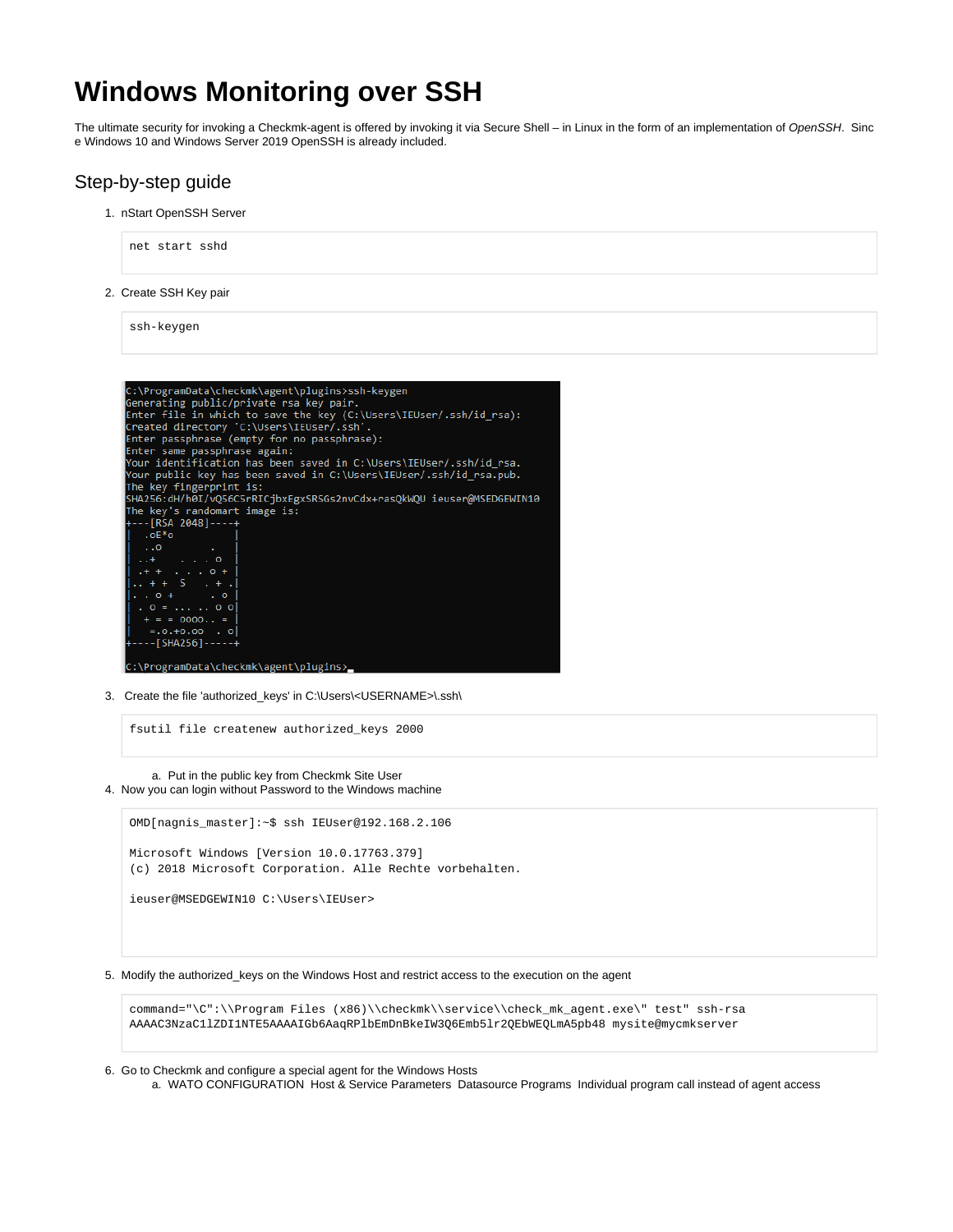| <b>X</b> Abort<br>Predef. conditions                                                                                                                                                                                                |                                                                                                                                                                                                         |                |
|-------------------------------------------------------------------------------------------------------------------------------------------------------------------------------------------------------------------------------------|---------------------------------------------------------------------------------------------------------------------------------------------------------------------------------------------------------|----------------|
| via SSH. You can use monitoring macros here. The most important are:                                                                                                                                                                | For agent based checks Check_MK allows you to specify an alternative program that should be called by Check_MK instead of connecting the agent via TCP. That program must output the agent's data on st |                |
| • SHOSTADDRESSS: The IP address of the host<br>· SHOSTNAMES: The name of the host<br>• \$ HOSTTAGS\$: List of host tags<br>. \$ HOSTADDRESS 4\$: The IPv4 address of the host<br>• \$ HOSTADDRESS 6\$: The IPv6 address of the host |                                                                                                                                                                                                         |                |
| . \$ HOSTADDRESS FAMILY\$: The primary address family of the host                                                                                                                                                                   | All custom attributes defined for the host are available as \$ HOST[VARNAME]\$. Replace [VARNAME] with the upper case name of your variable. For example, a host attribute named foo with the value bar |                |
| with the permission "Can add or modify executables".<br>RULE PROPERTIES                                                                                                                                                             |                                                                                                                                                                                                         |                |
| <b>Description</b>                                                                                                                                                                                                                  | Monitoring Windows Host over SSH                                                                                                                                                                        |                |
| Comment                                                                                                                                                                                                                             |                                                                                                                                                                                                         | $\mathbf{Q}_n$ |
|                                                                                                                                                                                                                                     |                                                                                                                                                                                                         |                |
| <b>Documentation URL</b>                                                                                                                                                                                                            |                                                                                                                                                                                                         |                |
| <b>Rule activation</b>                                                                                                                                                                                                              | $\Box$ do not apply this rule                                                                                                                                                                           |                |
| V INDIVIDUAL PROGRAM CALL INSTEAD OF AGENT ACCESS                                                                                                                                                                                   |                                                                                                                                                                                                         |                |
|                                                                                                                                                                                                                                     | Command line to execute ssh IEUser@\$_HOSTADDRESS_4\$                                                                                                                                                   |                |
| $\blacktriangledown$ CONDITIONS                                                                                                                                                                                                     |                                                                                                                                                                                                         |                |
| <b>Condition type</b>                                                                                                                                                                                                               | <b>Explicit conditions</b><br>$\overline{\mathbf{v}}$                                                                                                                                                   |                |
| Folder                                                                                                                                                                                                                              | <b>Main directory</b><br>$\overline{\mathbf v}$                                                                                                                                                         |                |
|                                                                                                                                                                                                                                     | Add tag condition<br>$\overline{\mathbf{v}}$                                                                                                                                                            |                |
| <b>Host tags</b>                                                                                                                                                                                                                    |                                                                                                                                                                                                         |                |
| <b>Host labels</b>                                                                                                                                                                                                                  | Add label condition                                                                                                                                                                                     |                |

### 7. Modify the Datasource of the Windows Host

a. WATO CONFIGURATION Hosts Edit the properties of this host

| DATA SOURCES          |              |                                                                                 |  |  |
|-----------------------|--------------|---------------------------------------------------------------------------------|--|--|
| <b>Check MK Agent</b> | $\mathbf{x}$ | Normal Checkmk agent, or special agent if configured<br>$\overline{\mathbf{v}}$ |  |  |
| <b>SNMP</b>           |              | No SNMP (Default value)                                                         |  |  |
| <b>Piggyback</b>      |              | Use piggyback data from other hosts if present (Default value)                  |  |  |
|                       |              |                                                                                 |  |  |

#### 8. Now you can stop the Checkmk Agent Service on the Windows Host

net stop CheckMkService

### 9. Diagnosis

```
OMD[nagnis_master]:~$ cmk -d Windows_SSH |more
<<<check_mk>>>
Version: 1.6.0p19
BuildDate: Nov 16 2020
AgentOS: windows
Hostname: MSEDGEWIN10
Architecture: 64bit
or via SSH
OMD[nagnis_master]:~/$ ssh IEUser@192.168.2.128 " "
or
OMD[nagnis_master]:~/$ ssh -T IEUser@192.168.2.128
```